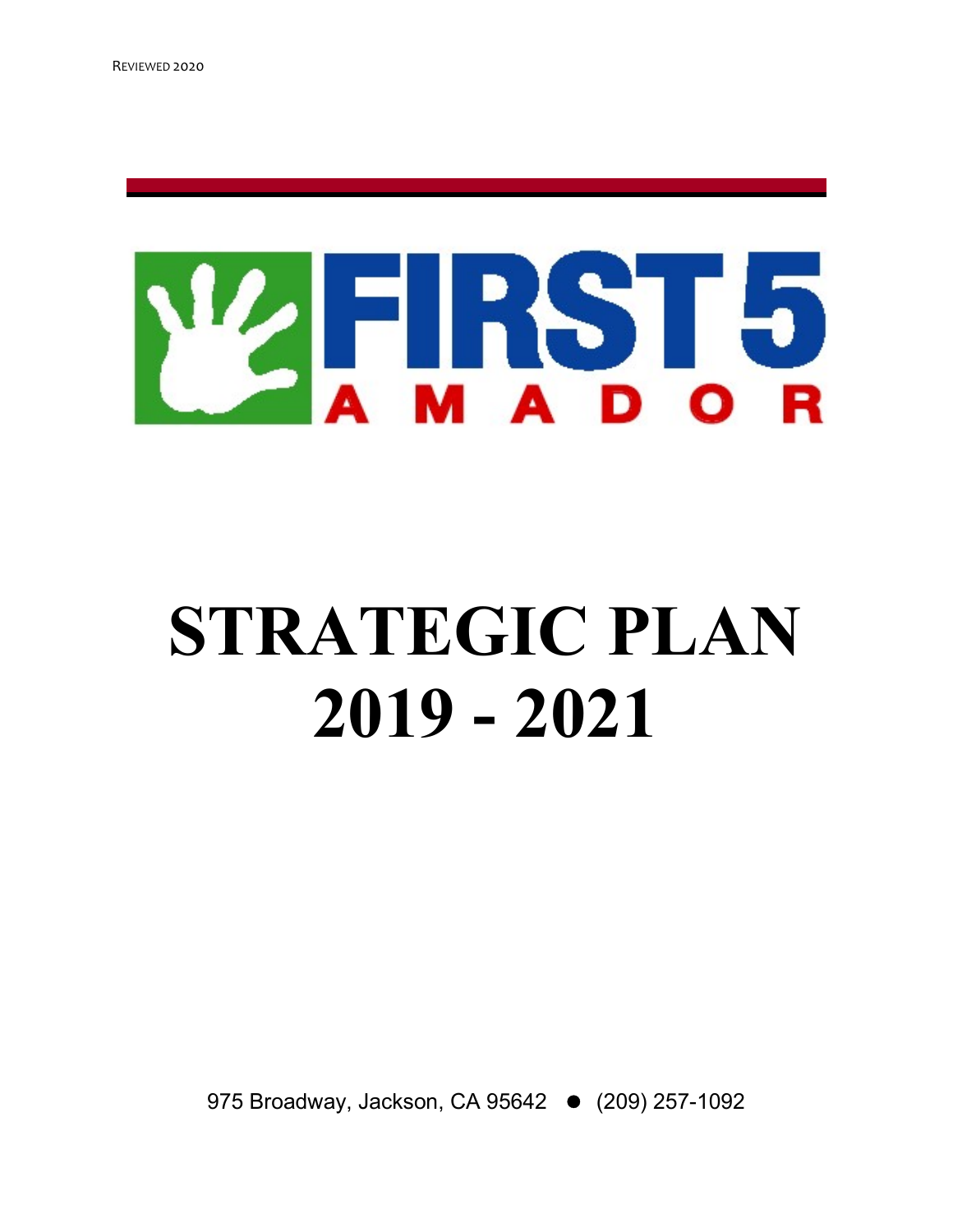# First 5 Commission and Staff

Angel LeSage – (Commission Chair) – Retired Public Health Nurse (Pediatric Nurse Practitioner).

Richard Forster – Amador County Board of Supervisors (District 2)

Joni Drake – Site Manager, Amador County Tribal TANF Partnership

Arleen Garland – Community Member (Grandparents Raising Grandchildren / Parenting Classes)

Nina Machado – Executive Director

Tracy Carlton – Project Coordinator / Fiscal

Erika Simmons – Program Coordinator

## Proposition 10

Proposition 10, passed by California voters in November 1998, imposes a fifty-cent-per-pack state sales tax on tobacco to fund a comprehensive, integrated system of early childhood development services for California children ages 0-5. The overall intent of the initiative is to prepare all California children to enter school healthy and ready to learn. The funding activities address three primary strategic results (outcomes for improvement) derived directly from the Act:

- Improved Family Functioning: Strong Families
- **Improved Child Development: Children Learning and Ready for School**
- **Improved Child Health: Healthy Children**

## First 5 Amador

First 5 Amador (previously called the Amador County Children & Families Commission) was formed in December 1998 by the Amador County Board of Supervisors in accordance with the California Children and Families First Act (Proposition 10). First 5 Amador adopted its first strategic plan in 2000 and since then the Commission has met monthly to implement the plan. Three main goal areas were identified: Child Care, Family Violence Reduction, and Health Education. Three additional areas, Family Resource Centers – access to services, School Readiness, and Family Strengthening were later added. The commission maintains an open and welcoming atmosphere during its meetings, which are open to the public in compliance with the Brown Act.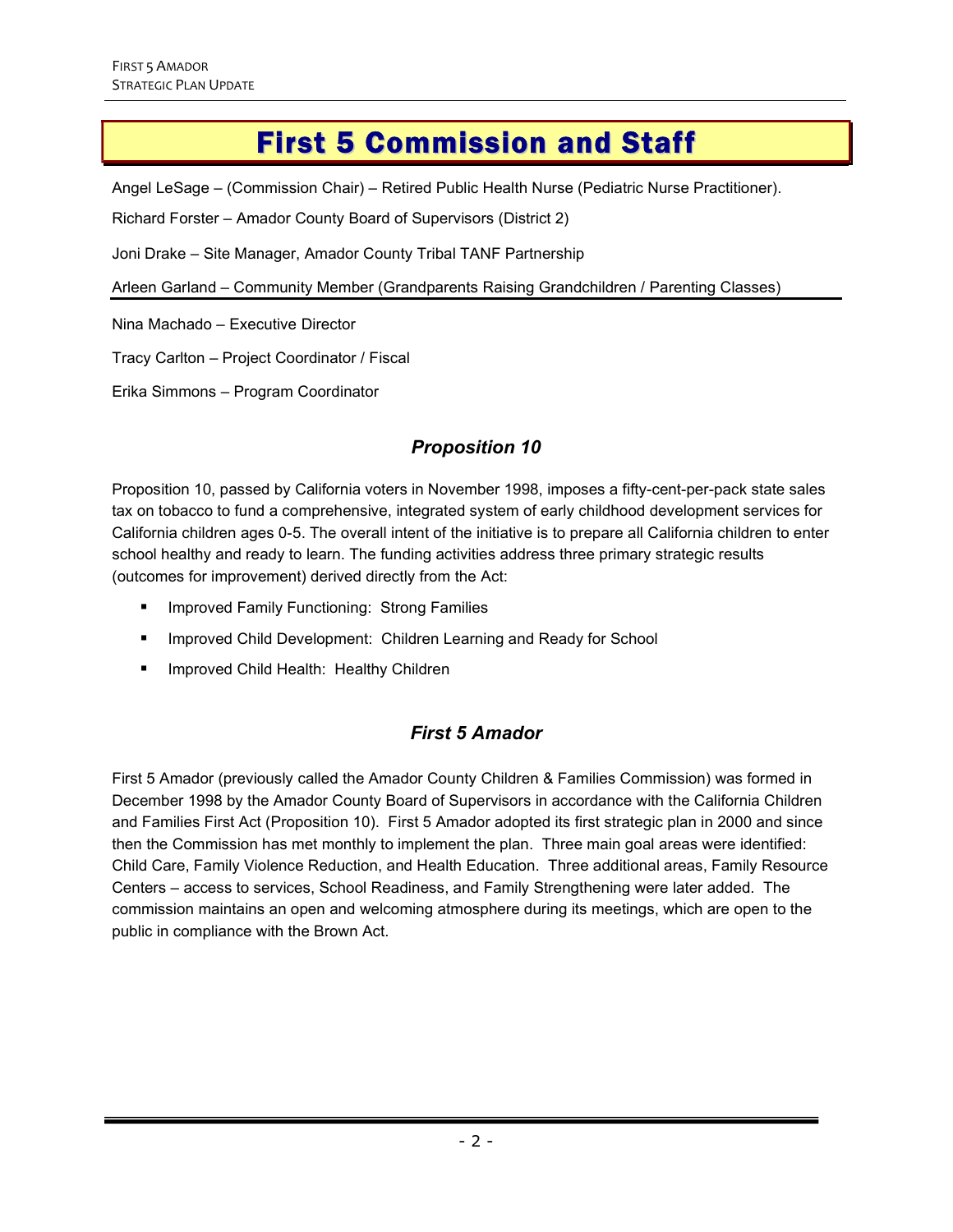## First 5 Amador's key roles:

- Grant Making Provide funding opportunities
- Direct Service Select services, programs, and activities that are developmentally, culturally and linguistically appropriate for children and families / caregivers in Amador County.
- Communication, Community Education, and Advocacy Raise awareness among community members, policy makers, providers, and parents about the importance of early childhood investments.
- Building Community Capacity Support grantees, partner agencies, and other groups to strengthen their ability to provide services to families and early childhood educators.
- Convening Community Partners Bring stakeholders together for the purposes of planning, collaboration, and communication to improve systems.
- Explore local, regional, and state opportunities for sharing and leveraging resources and funding.

First 5 Amador's guiding principles direct decision-making. Our focus is in preventing problems before they begin. These guiding principles assure the likelihood of achieving success.

Accessible **High Quality** Sustainable

## Strategic Plan Goals and Focus Areas

#### Children have optimal health and wellbeing:

Children have access to preventive oral health, mental health, and health education opportunities.

#### Children are ready for school / School are ready for children

- **EXTENUMI** Children have access to quality early education opportunities.
- Children with social / emotional issues and special needs are identified early and receive support.
- Schools are prepared for children and linked with the community.

#### Families and Caregivers have support and access to information:

 Families / caregivers have access to information, quality early education opportunities, and support to protect and promote the social and emotional development and school readiness of their children.

#### Systems are integrated and sustainable:

 Systems for essential services that support and strengthen families will be linked, efficient, highquality, and sustainable.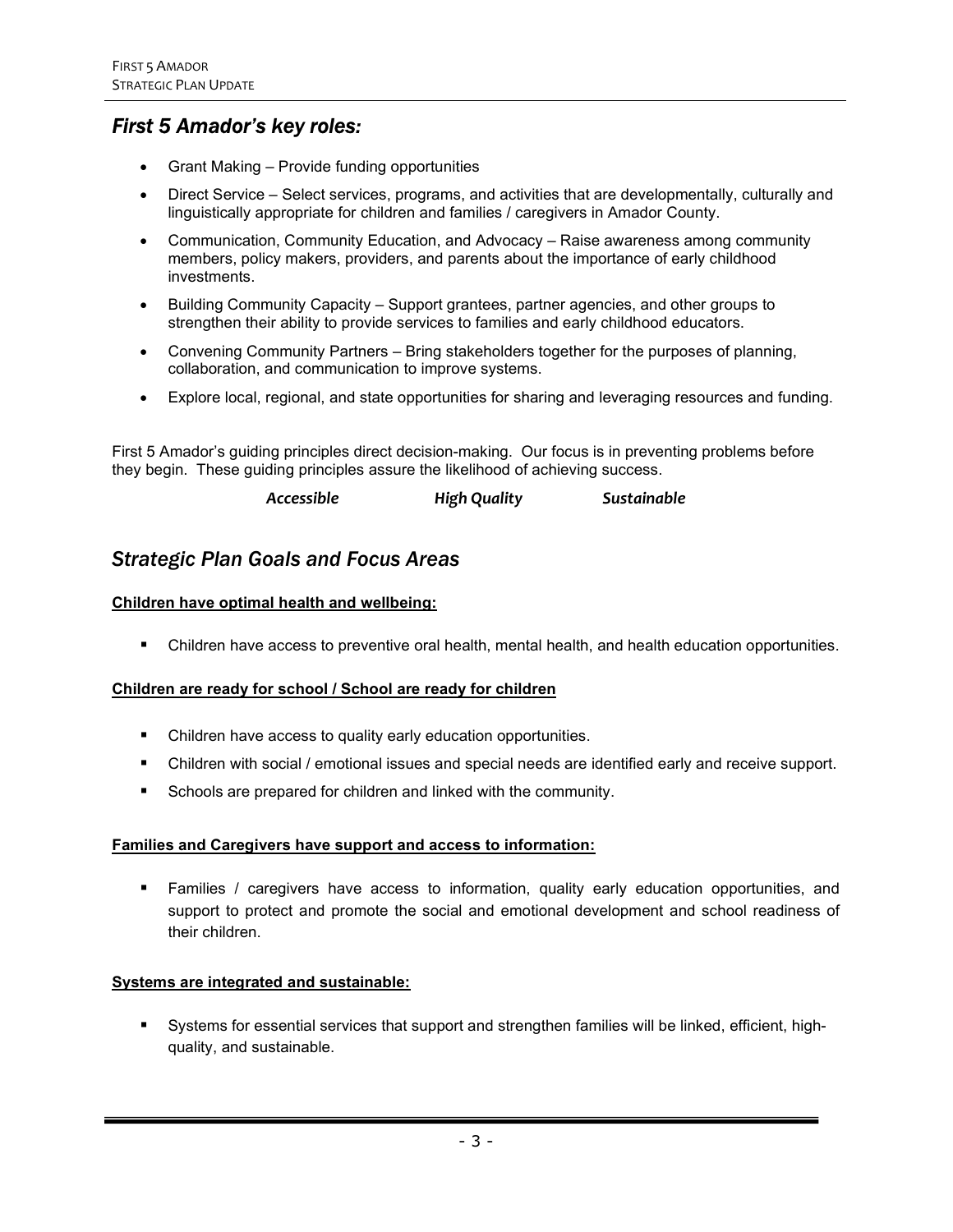#### Activities: (Examples)

- $\triangleright$  Community Education
	- The Commission will utilize social marketing and traditional outreach to provide ongoing information to the public regarding the importance of investing in early childhood.
	- Disseminate information regarding the overall wellbeing of children and families.
	- Partner with agencies and organizations to further their mission through information dissemination.
	- Host or support events and educational forums to raise awareness and provide education.
- ▶ Capacity Building
	- The Commission will continue to act as a catalyst, capacity builder, and convener to: -Encourage parent groups, local organizations and the business community to assist in the promotion and delivery of services that support children  $0 - 5$  and their families / caregivers.

-Promote implementation of quality practices in local settings, early learning environments, and programs.

-Coordinate systems change to improve the availability, delivery, and sustainability of essential services (i.e. Perinatal Wellness, Early Identification and Referral, and Oral Health Initiatives).

- Early Learning and Family / Caregiver Support
	- The Commission will support programs / systems that strengthen families and encourage parents to take an active role as their child's first teacher (i.e. Imagination Library – early literacy, Playgroups, Family Violence Reduction, Newborn Home Visiting, and Father Engagement – Dad and Me).
	- Summer Bridge pre-kindergarten classes and other opportunities for preschool and social-skills building.
	- Early Childhood Mental Health services and developmental screenings.
	- Collaborate with community partners to strengthen the capacity of early care and education providers by leading and participating in initiatives such as First 5 California's IMPACT.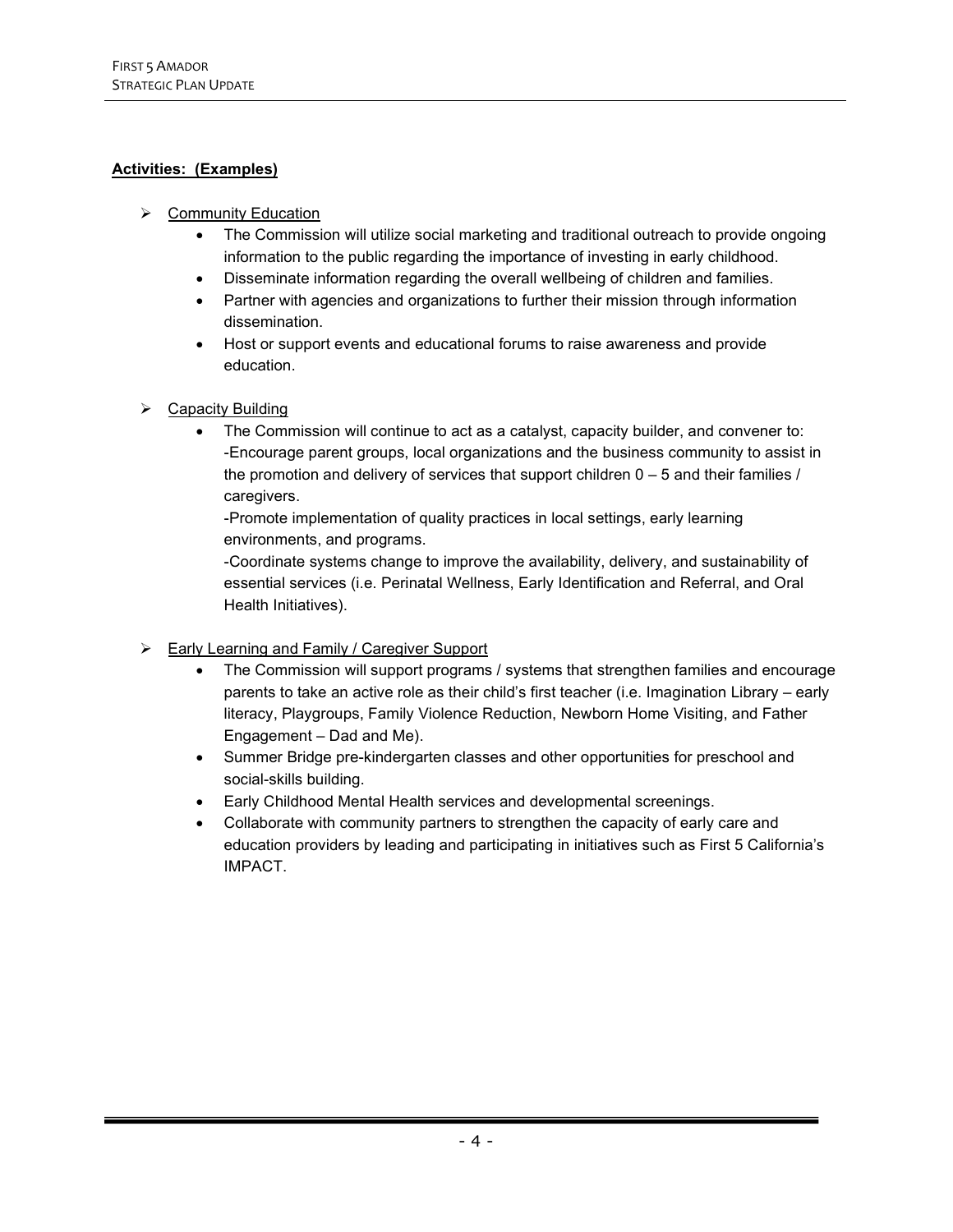#### First 5 Amador's evaluation seeks to:

Guide program implementation and ongoing improvement Communicate key findings and successful approaches for supporting children ages  $0 - 5$ Inform decision-making Provide accountability and visibility to Amador County residents

The Commission will evaluate grantees' progress twice per year and use this information to identify and share successes and lessons learned with its grantees and the community. When programs or projects encounter unexpected delays or obstacles, the bi-annual evaluation process will allow the Commission to provide technical assistance and support the grantee in a timely, proactive manner. A common aspect of all evaluation processes is the inclusion of customer and/or client feedback, whether through focus groups, surveys, or other avenues.

Projects funded through the RFP/RFA process will participate in evaluation as follows:

Semi-annually, grantees will be expected to include updates to their project budget and the number of persons served and services delivered. This will provide First 5 staff the information necessary to help the grantee "course correct" if necessary.

First 5 staff and/or Commissioners will visit with grantees to learn first-hand how the programs and services are being delivered, and what results the grantees are seeing. This provides an opportunity to ask questions and learn more about the communities' efforts on behalf of First 5 goals.

A common aspect of all evaluation processes is the inclusion of customer and/or client feedback, whether through focus groups, surveys, or other avenues.

#### Financial Plan

From the beginning, Prop 10 revenues were expected to decrease as tobacco use declined. For this reason, the Commission also developed a Fiscal Plan as a companion to the Strategic Plan. The Fiscal Plan was issued as a separate document.

- $\triangleright$  First 5 Amador will invest where we can leverage other financial and technical resources.
- $\triangleright$  Use financial and human resources with a view toward influencing systems change and engaging the community.
- $\triangleright$  Support training, assistance, and educational forums to promote the adoption of quality practices or programs.
- $\triangleright$  Continue to update and disseminate data to educate the community and secure financial resources.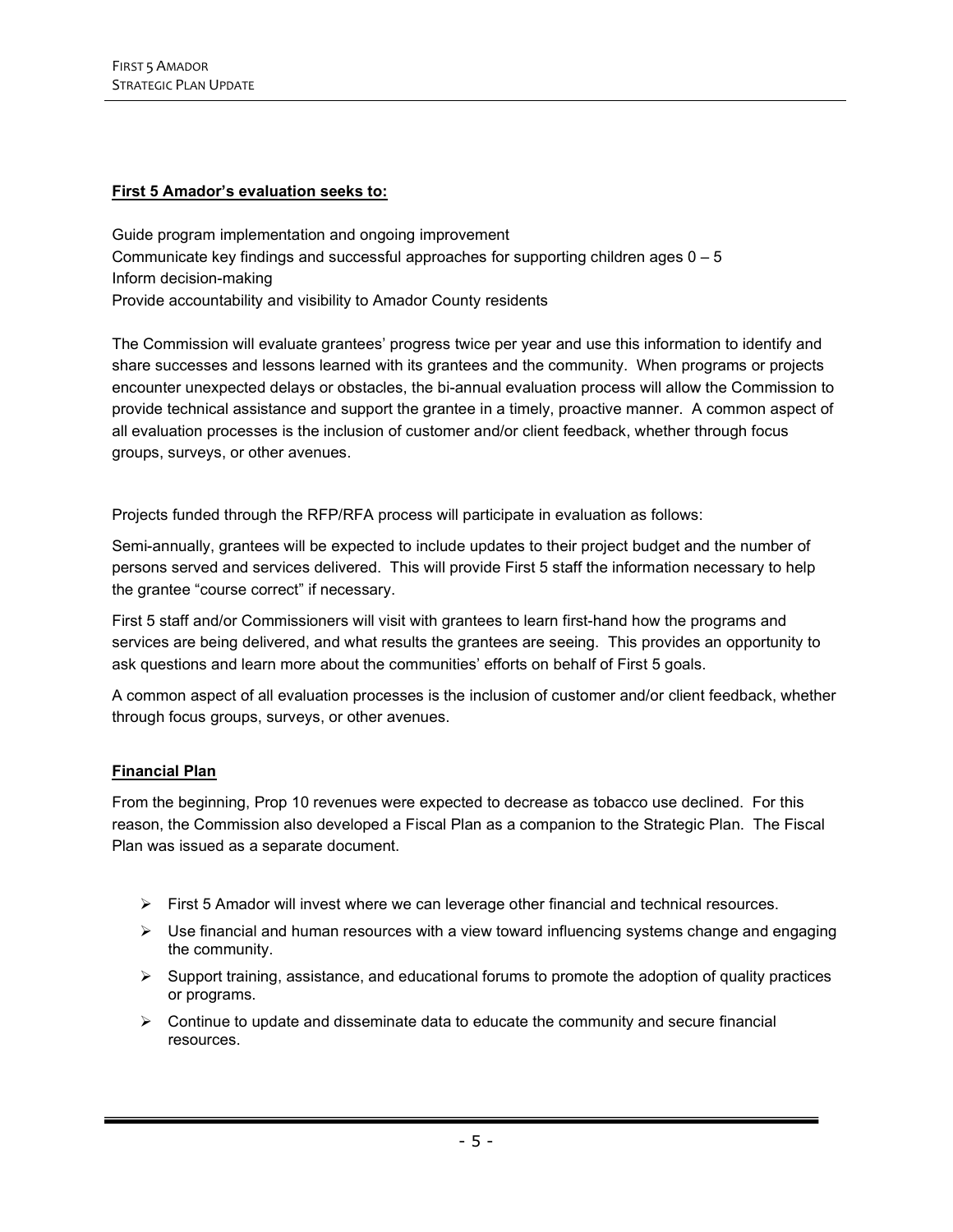# Trends and Other Considerations for the Strategic Plan

At multiple meetings, the First 5 Amador Commission reviewed and discussed community needs, successful programs and outreach, and funding considerations. As a result of the discussions, the following considerations influenced development of the goals, focus areas, and strategies.

The inability to reach various target populations remains an issue (e.g. doctors and others in areas outside Amador County), and needs to be taken into consideration in all aspects of plan development and implementation.

- The dissolution of a health insurance contract between Anthem Blue Cross MediCal and most local Sutter-affiliated offices has created a gap in services for families.
- The Maternal Child Health Assessment is currently underway.

Areas of concern include:

-Substance use during pregnancy.

-Smoking during pregnancy.

-Prenatal and postpartum depressive symptoms and mood disorder hospitalizations.

-Food insecurity during pregnancy.

-Tdap in Pregnancy (Immunization).

-Uninsured / Children without a healthcare provider.

- Collaborative efforts have led to systems changes (i.e. oral health services). First 5 needs to build on current successes, which are attributed to (1) providing high contact between First 5 staff and community groups, organizations, medical staff, councils, etc.; (2) bringing people "to the table" – the best successes have come from the ground up and are community generated; (3) First 5 is largely neutral and not in competition with other community organizations; and, (4) having the "Right People" in the "Right Venue" makes a huge difference in results achieved.
- First 5 Amador needs the ability to be flexible while still achieving results, and remaining able to staff and manage the work it takes on. To this end, it needs to test the reasonableness of the goals, focus areas and strategies, and implement a more regular review of programs and workload.
- Using First 5 as an initiator/incubator has worked well. Examples include the countywide information dissemination program that is now available to agencies, organizations, and businesses.
- Off-hour and infant care continue to be needs in Amador County.
- The growing population base of older residents without children, or with grown children and consequently no/low interest in children's issues, has the potential to negatively impact policy development related to children / family issues. Continued participation in the county through organizations such as the Rotary, Kiwanis, and Chamber of Commerce is important to the First 5 mission.
- State and local issues continue to have significant influences on First 5 Amador decisions.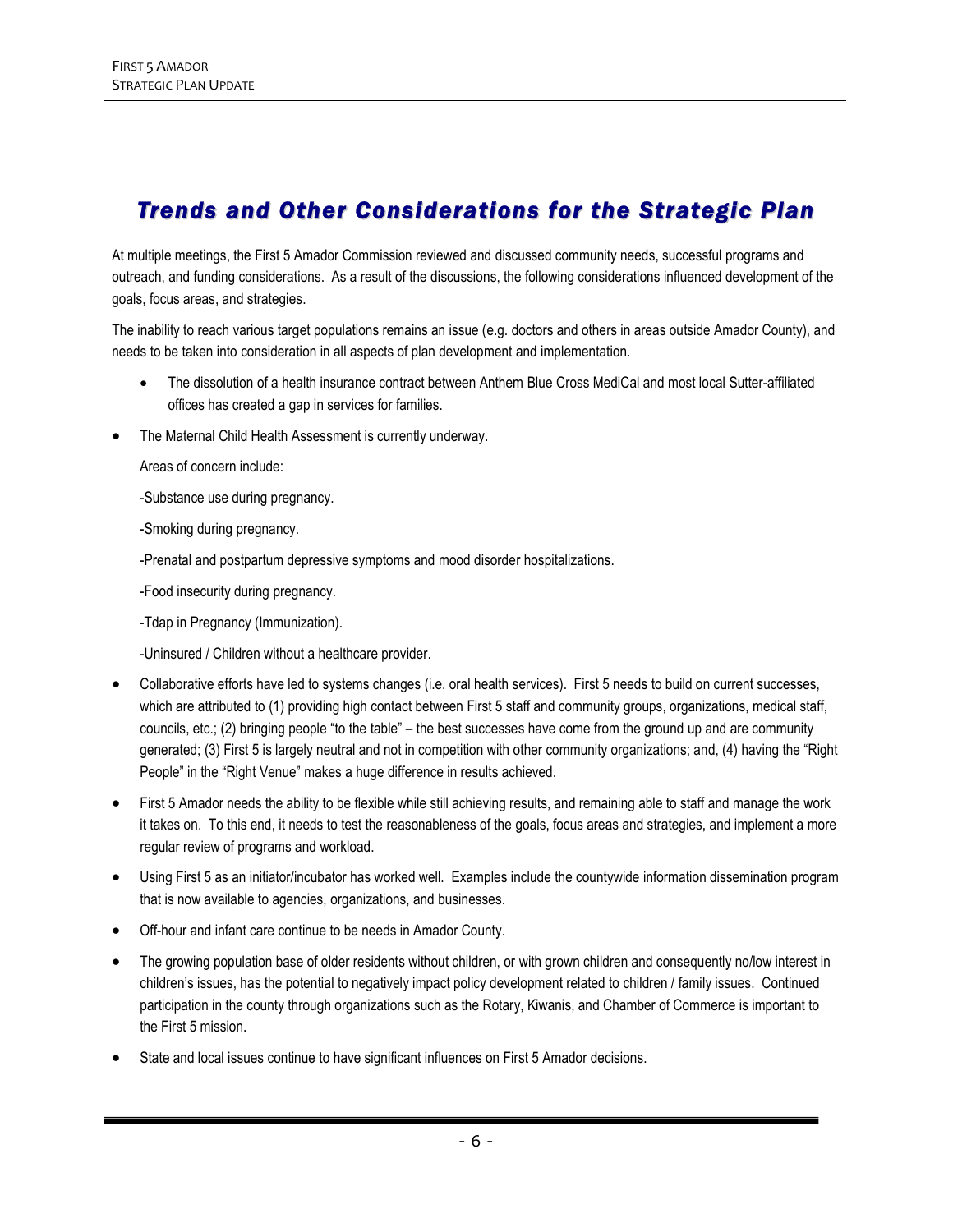- First 5 needs the ability to be proactive in leveraging funding; must be able to conform to State criteria to get funding and support when it aligns with goals and focus areas, while continuing to build bridges to ensure priorities are being driven from the "ground up" and are community supported.
- When considering proposed services and projects, First 5 needs to question how people will learn about, become aware of, access, and ultimately be impacted by those services and projects. Effective communications to target population, meeting people "where they live and work," must be considered.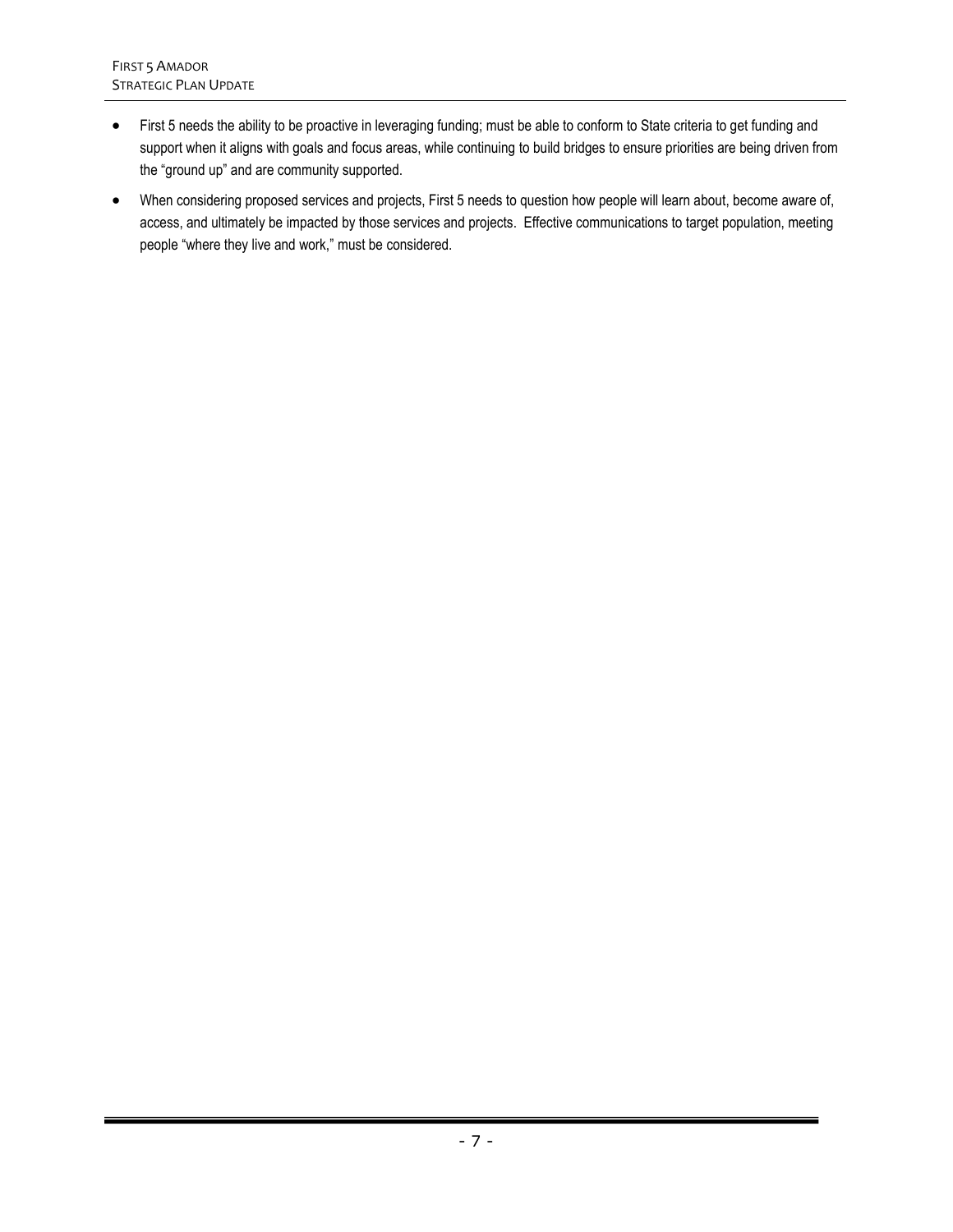# Five Protective Factors

To support the overarching principles of Family Strengthening, First 5 introduced the Five Protective Factors to our grantees to establish a consistent framework. First 5 has encouraged the Mental Health Services Act, Child Abuse Prevention Council and partner agency / organization to incorporate the framework to establish consistency throughout the county. Outreach efforts through First 5 Amador's social media, monthly e-newsletter, etc. reinforce the Protective Factors messaging.

The Five Protective Factors are:

- 1. Parent Resilience
- 2. Social Connections
- 3. Knowledge of Parenting and Child Development
- 4. Concrete Support in Times of Need
- 5. Social and Emotional Stability of Children

Examples of how the Five Protective Factors have been addressed:

- Mobile Outreach / Toddler Playgroups– Social Connections, Knowledge of Parenting and Child Development
- Behavioral Specialist Services Social and Emotional Competence of Children, Knowledge of Parenting and Child Development
- Home Visiting / Parent Kit Distribution Knowledge of Parenting and Child Development, Concrete Support in Times of Need, Social and Emotional Competence of Children
- **Family Resource / Community Centers Concrete Support in Times of Need, Knowledge of Parenting and Child** Development
- Dad and Me Playgroups Social Connections, Knowledge of Parenting and Child Development